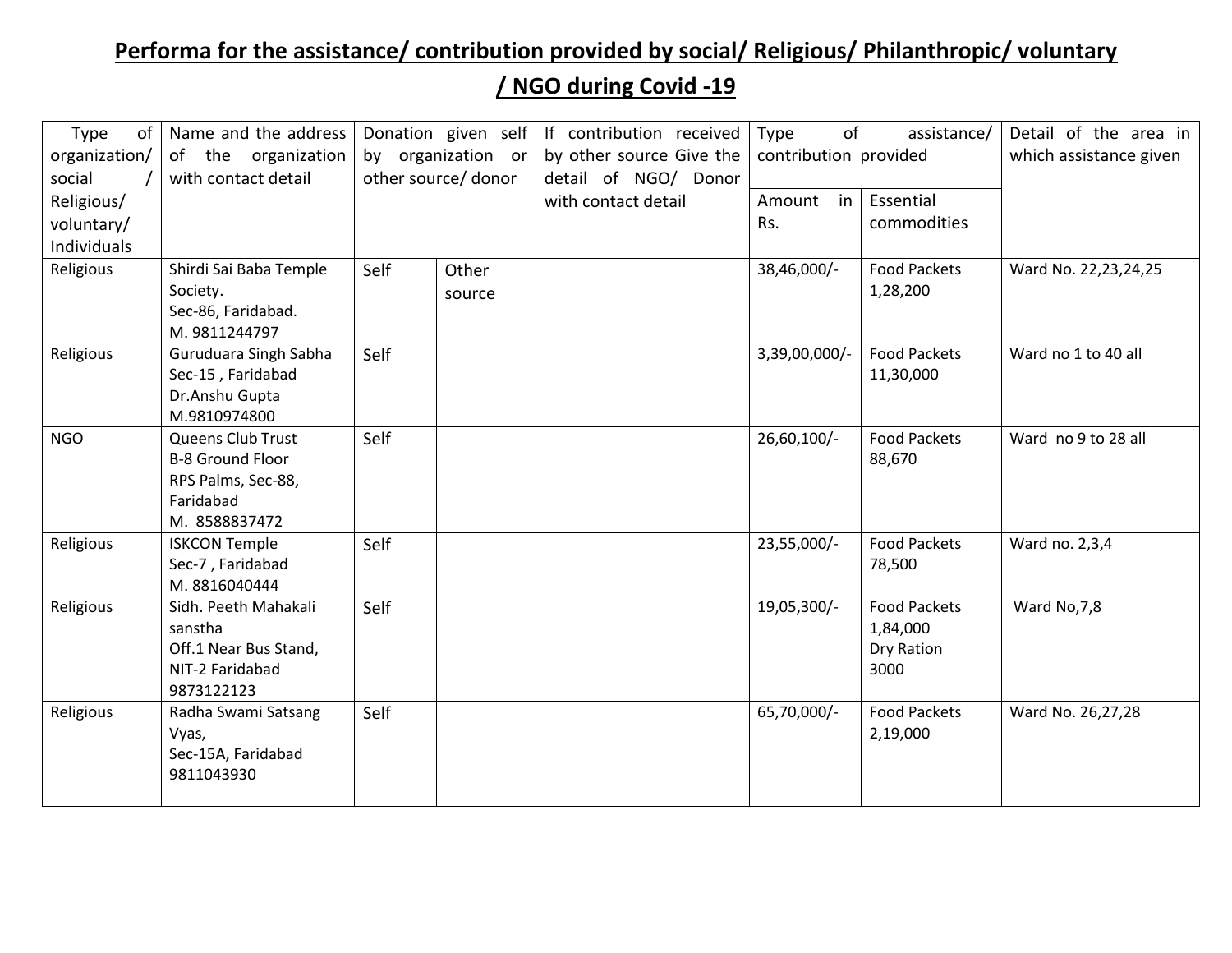| <b>NGO</b>   | Maheshwari Sewa Trust              | Self |  |              | <b>Food Packets</b> | Ward No. 16,17 & Red |
|--------------|------------------------------------|------|--|--------------|---------------------|----------------------|
|              | (Regd)                             |      |  | 10,90,500/-  | 36,350              | Cross                |
|              | Sec-7A, Faridabad<br>M. 9810103699 |      |  |              |                     |                      |
| Individual   | Sh. Anish Pal                      | Self |  | 18,66,000/-  | <b>Food Packets</b> | Mard No, 1,6         |
|              | (Social Worker)                    |      |  |              | 62,200              |                      |
|              | 1321, Sec-55                       |      |  |              |                     |                      |
|              | Faridabad                          |      |  |              |                     |                      |
|              | 9810104914                         |      |  |              |                     |                      |
| <b>NGO</b>   | Sita Mata Rasoi                    | Self |  | $3,27,000/-$ | <b>Food Packets</b> | Ward no 12           |
|              | Daulat Ram Dharamshala             |      |  |              | 10,900              |                      |
|              | NIT-1, Faridabad<br>9811547891     |      |  |              |                     |                      |
| Individual   | C.A. Tarun Gupta                   | Self |  | 11,28,000/-  | <b>Food Packets</b> | Ward no. 15,20,21    |
|              | (Social Worker)                    |      |  |              | 38,200              |                      |
|              | 959, Sec-17                        |      |  |              |                     |                      |
|              | Faridabad                          |      |  |              |                     |                      |
|              | 9810115163                         |      |  |              |                     |                      |
| Social       | Umesh Arora                        | Self |  |              | <b>Food Packets</b> | Ward .no 16,17       |
| organisation | (Social Worker)                    |      |  | 11,40,000/-  | 38,000              |                      |
|              | Sarvodya<br>Sec-8, Faridabad       |      |  |              |                     |                      |
|              | 9811560892                         |      |  |              |                     |                      |
| Individual   | Smt. Sushma Gupta                  |      |  | $1,20,000/-$ | Dry Ration kits     | Red Cross office     |
|              | Vice Chairperson, IRCS,            |      |  |              | 300                 |                      |
|              | Haryana State Branch.              |      |  |              |                     |                      |
|              | Add:- 625, Sec-21A,                |      |  |              |                     |                      |
|              | Faridabad.                         |      |  |              |                     |                      |
| <b>NGO</b>   | Marwari Yuva Manch                 | Self |  | 4,50,000/-   | <b>Food Packets</b> | Ward no.30           |
|              | Add:- H.no.91, New                 |      |  |              | 15,000              |                      |
|              | Bhood colony, Gali                 |      |  |              |                     |                      |
|              | no.4, Old Faridabad.               |      |  |              |                     |                      |
|              | Mob. No. 9312596664                |      |  |              |                     |                      |
| Religious    | Shirdi Sai Baba                    | Self |  | 7,05,000/-   | <b>Food Packets</b> | Ward no.31           |
|              | Sumanglam Sanstha                  |      |  |              | 3,500 &             |                      |
|              | Sec-16, Faridabad.                 |      |  |              | Dry Ration          |                      |
|              |                                    |      |  |              | 1500                |                      |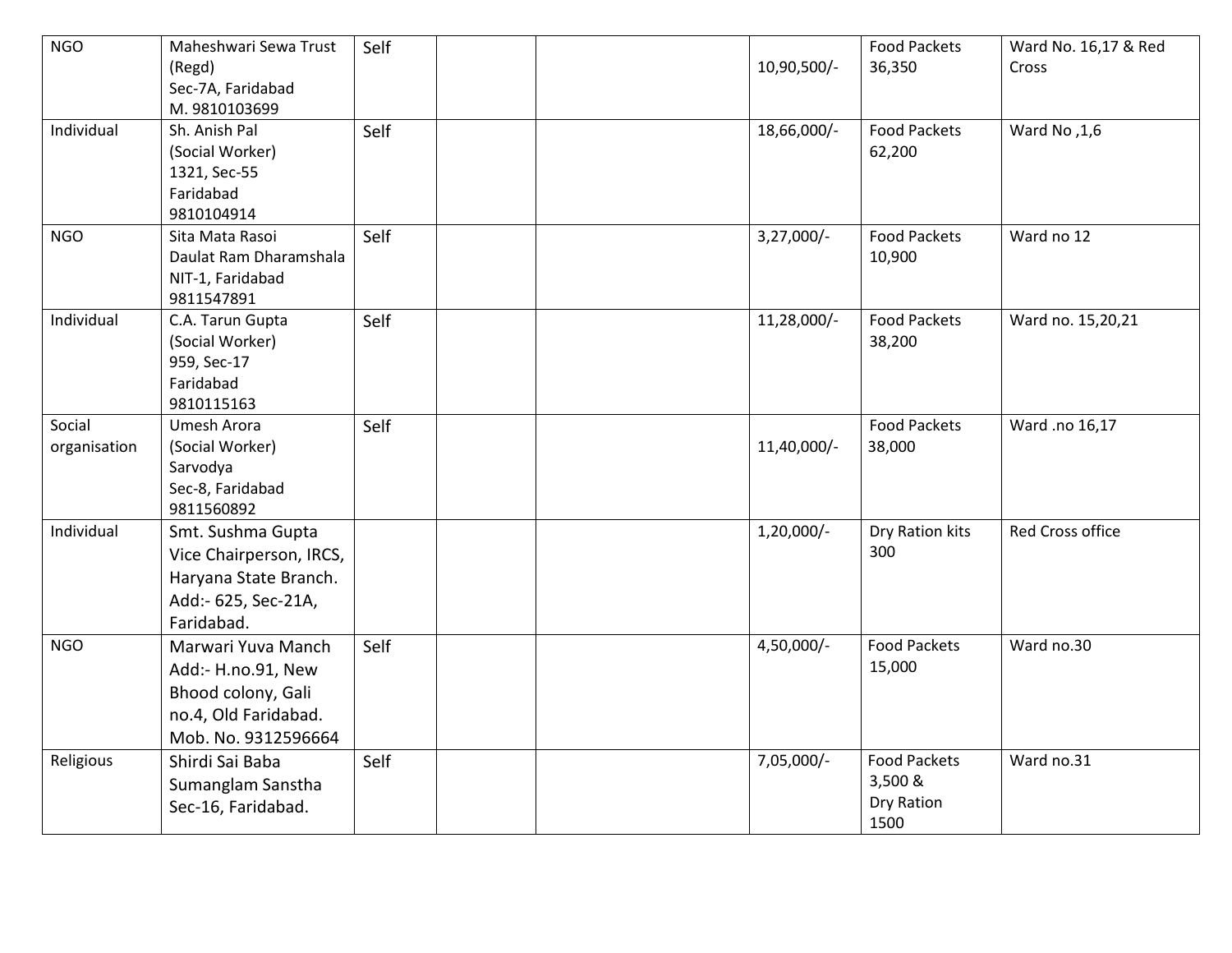|                        | Mob No. 9873429166                                                                                                                   |      |  |              |                                                      |                                                                    |
|------------------------|--------------------------------------------------------------------------------------------------------------------------------------|------|--|--------------|------------------------------------------------------|--------------------------------------------------------------------|
| <b>NGO</b>             | Ambedkar Sewa Samiti<br>Add:- Village & Post-<br>Dayalpur, Tehsil-<br>Ballabgarh, Faridabad.<br>Mob. No. 9958094252                  | Self |  | 8,65,400/-   | <b>Food Packets</b><br>10,550<br>Dry Ration<br>1833  | Ward no. 34 & Villages                                             |
| <b>NGO</b>             | Ek Sangharsh Society<br>Add:- 1669, Sec-9,<br>Faridabad.<br>Mob. No. 9718352529                                                      | Self |  | 16,28,850/-  | <b>Food Packets</b><br>54,295                        | Ward no.39                                                         |
| <b>NGO</b>             | Samajik Vikas Manch<br>Faridabad<br>Add:- 2/971, Dost<br>Printing Press, Bhoor<br>colony, Old Faridabad.<br>Mob. No. 9818553345      | Self |  | $5,11,500/-$ | <b>Food Packets</b><br>11,550<br>Dry Ration<br>550   | Ward no.30,31                                                      |
| Industry               | Mann Feeds Pvt.<br>Limited<br>Add:- Plot no. 103, Sec-<br>25, Ballabgarh,<br>Faridabad.<br>Ph. No. 0129-4061470,<br>0124-4151391     | Self |  | $3,20,000/-$ | Dry Ration kits<br>800                               | Distt. Administration-500<br>kits<br>Red Cross office-<br>300 kits |
| Industry               | Swatantra Land &<br>Finance Pvt. Limited<br>Add:- Plot no. 316-317,<br>I.P. Colony, Sec-30-33,<br>Faridabad.<br>Ph. no. 0129-4142046 | Self |  | 80,000/-     | Dry Ration kits<br>200                               | <b>Red Cross office</b>                                            |
| Social<br>Organization | YMCA Multi Sports<br>Complex,<br>Sec-17, Near Police<br>Station, Faridabad.                                                          | Self |  | $92,000/-$   | <b>Food Packets</b><br>2400<br>Dry Ration kits<br>50 | Ward no.31                                                         |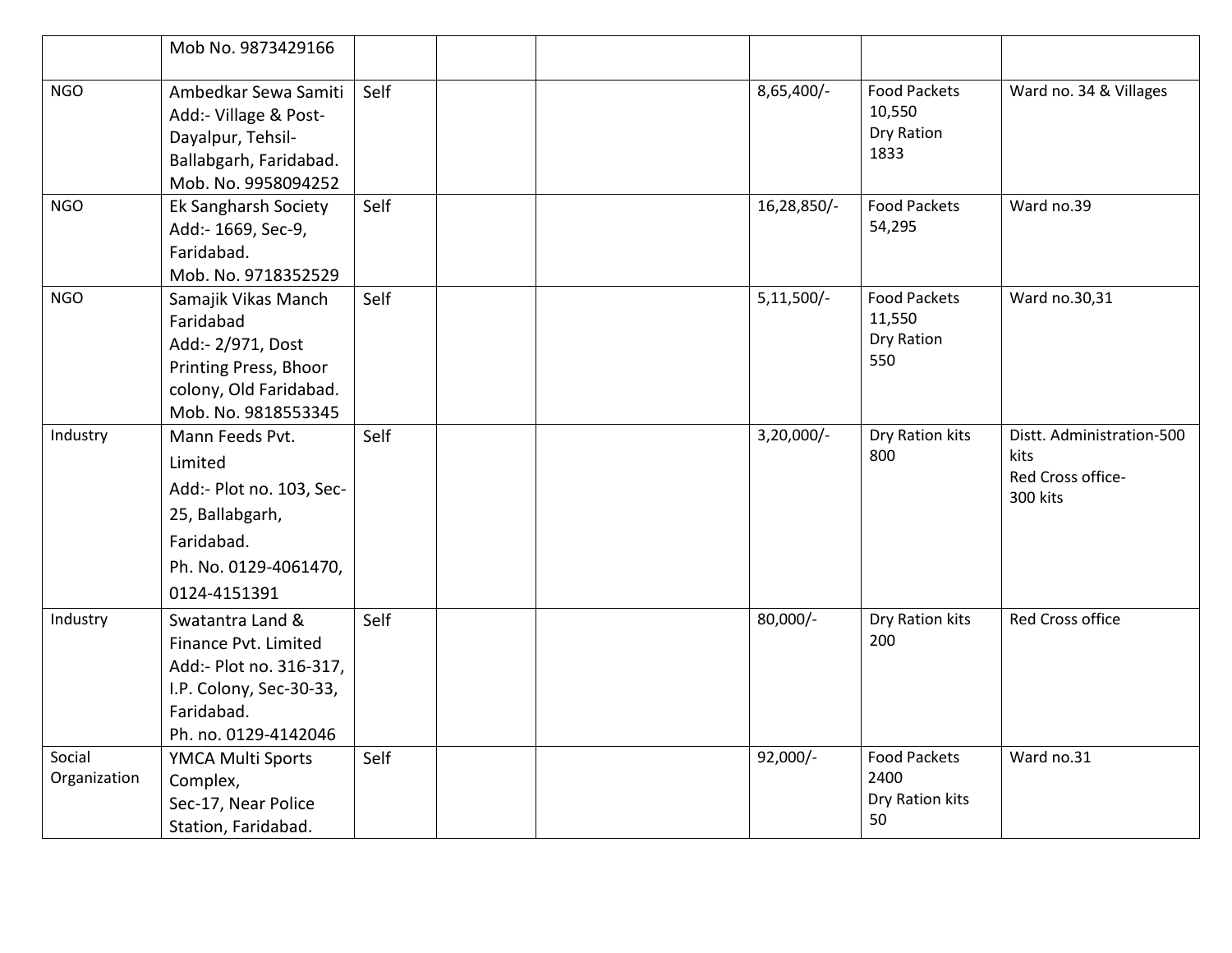|            | Mob no. 8826893178                                                                                                                  |      |  |              |                                                        |                                       |
|------------|-------------------------------------------------------------------------------------------------------------------------------------|------|--|--------------|--------------------------------------------------------|---------------------------------------|
| Religious  | The Faridabad MAR<br>Thoma Society<br>Add:- 240, Sec-9,<br>Faridabad.<br>Ph. No. 0129-4006271                                       |      |  | 3,31,330/-   | <b>Food Packets</b><br>8,711<br>Dry Ration kits<br>175 | Ward no.33,34                         |
| <b>NGO</b> | Milan Shrishti<br>Add:- SCO No.26, 2nd<br>Floor, HUDA Market,<br>Faridabad.<br>Mob. No. 9810263664                                  | Self |  | 10,70,000/-  | <b>Food Packets</b><br>27,000<br>Dry Ration<br>650     | Ward no.33                            |
| Religious  | Gurudwara Sri<br>Sachkhand Sahib<br>Add:- Ashoka Enclave,<br>Faridabad.<br>Mob. No. 9212232083                                      | Self |  | 45,00,000/-  | <b>Food Packets</b><br>1,50,000                        | Ward no.22,23,24                      |
| <b>NGO</b> | Sh. Jagdish Sahdev<br>(Social Worker)<br>Rotary Club of<br><b>Faridabad Central</b><br>Add:- 109, Sec-15,<br>Faridabad.<br>Mob. No. | Self |  | $2,14,000/-$ | Dry Ration kits<br>270                                 | Ward no.10,34 &<br>Red Cross-100 kits |
| <b>NGO</b> | Bhartiya Shakti Chetna<br>Party<br>Add:- Faridabad.<br>Mob. No. 9911113850                                                          | Self |  | 1,86,000/-   | <b>Food Packets</b><br>6200 &<br>Dry Ration kits<br>70 | Ward no.32                            |
| <b>NGO</b> | Maharaja Aggarsen<br>Sewa Trust<br>Add:- Yadav Colony,<br>Ballabgarh, Faridabad.<br>Mob. No. 7011019439                             | Self |  | 2,08,000/-   | Dry Ration kits<br>520                                 | Ward no.39                            |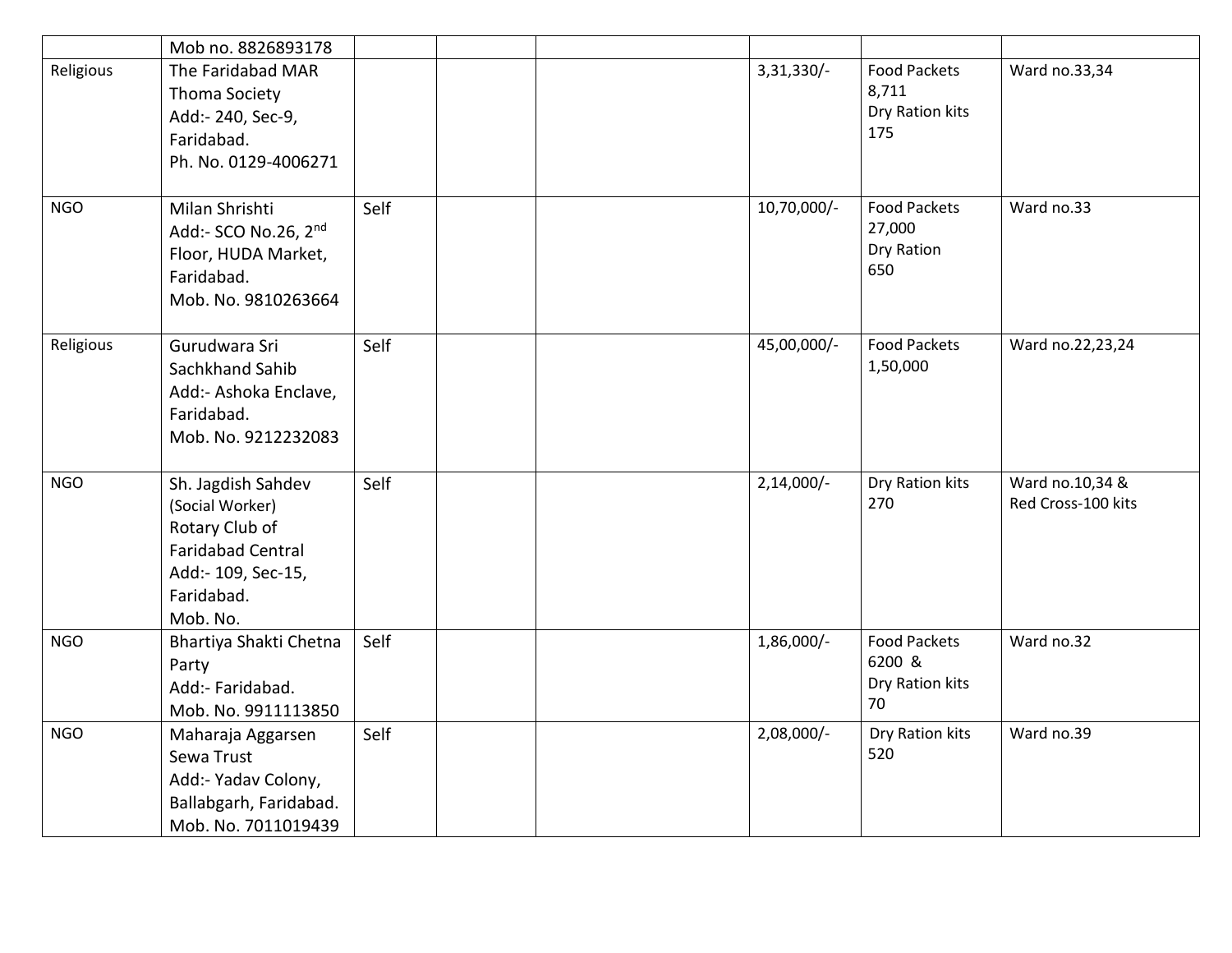| Religious  | Sri Sankat Mochan<br>Hanuman Mandir<br>Add:- 41 KM, Delhi-<br>Mathura Road, Kaili<br>Village, Ballabgarh,<br>Faridabad.<br>Mob. No. 9715339457 | Self |  | 7,20,000/-   | <b>Food Packets</b><br>24,000                           | Ward no.40    |
|------------|------------------------------------------------------------------------------------------------------------------------------------------------|------|--|--------------|---------------------------------------------------------|---------------|
| Religious  | Sri Sai Sandesh<br>Sanstha<br>Add:- 1695, Sec-55,<br>Faridabad.<br>Mob. No. 9810913815                                                         | Self |  | 84,000/-     | Dry Ration kits<br>210                                  | Ward no.1     |
| <b>NGO</b> | Lok Uthan Club<br>Add:- 5L-64, 1 <sup>st</sup> Floor,<br>NIT, Faridabad.<br>Mob. No. 9818649787                                                | Self |  | 1,00,000/-   | <b>Food Packets</b><br>2,000<br>Dry Ration kits<br>100  | Ward no.12    |
| <b>NGO</b> | Akhil Bhartiya Fauji<br>Manav Kalyan Seva<br>Sanstha<br>Add:-G-308, Tirkha<br>colony, Sec-2,<br>Ballabgarh, Faridabad.<br>Mob. No. 9999215413  | Self |  | $6,38,000/-$ | <b>Food Packets</b><br>20,400<br>Dry Ration kits<br>65  | Ward no.3,4   |
| Religious  | Faridabad KaliBari<br>Add:- Kalibadi Marg,<br>Sec-16, Faridabad.<br>Ph. No. 0129-2227123                                                       | Self |  | 11,06,400/-  | <b>Food Packets</b><br>36,880                           | Ward no.30,31 |
| <b>NGO</b> | Green Field Mahila<br>Vikas Samiti<br>Add:- 2388 Top Floor,<br>Green Field colony,<br>Faridabad.<br>Mob no. 9211170444                         | Self |  | $4,42,500/-$ | <b>Food Packets</b><br>11,750<br>Dry Ration kits<br>225 | Ward no.21,   |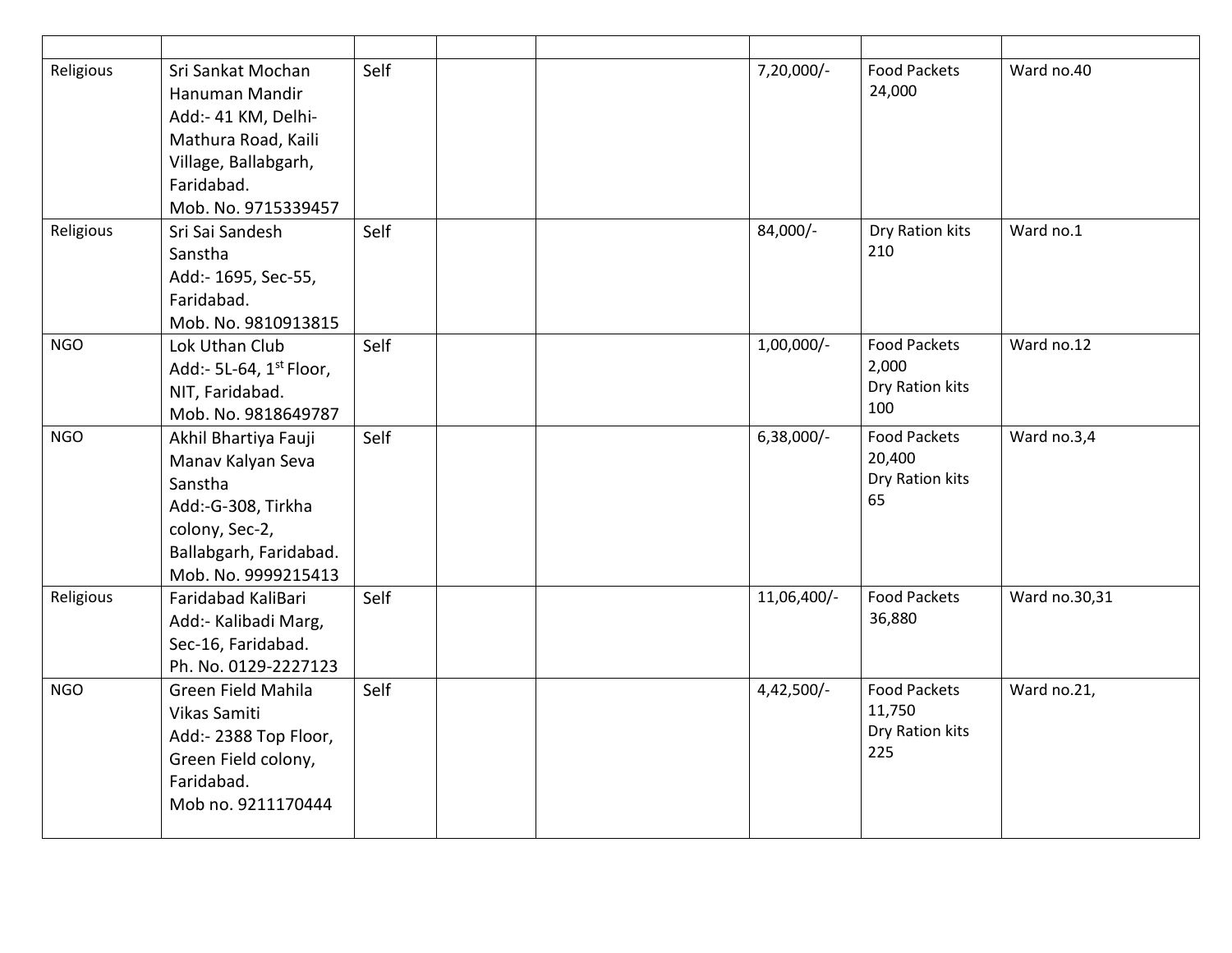| Religious  | Baba Jai Gurudev<br>Dharam Vikas Sanstha<br>FCA-372, Poorvi<br>Chawla colony,<br>Ballabgarh, Faridabad.<br>Mob. No. 9313772473 | Self |  | 4,50,000/-   | <b>Food Packets</b><br>15,000                          | Ward no.36,37           |
|------------|--------------------------------------------------------------------------------------------------------------------------------|------|--|--------------|--------------------------------------------------------|-------------------------|
| <b>NGO</b> | <b>Friends of Animals</b><br>Add:- 311/5, Bhudutt<br>colony, Sihi Gate,<br>Ballabgarh, Faridabad.<br>Mob. No. 9868586068       | Self |  | $2,45,500/-$ | <b>Food Packets</b><br>4,850<br>Dry Ration kits<br>250 | Ward no.18              |
| <b>NGO</b> | Zindagi NGO<br>Add:- H.no. 890, Bhoor<br>colony, Gali no.3, Old<br>Faridabad.<br>Mob no. 9891554800                            | Self |  | $4,41,000/-$ | <b>Food Packets</b><br>14,700                          | Ward no.33              |
| Industry   | <b>Marathon Electric</b><br>India Pvt. Ltd.<br>Add:- Sec-11, Model<br>Town, Faridabad.<br>Ph. No. 0129-2265340                 | Self |  | $2,00,000/-$ | Dry Ration kits<br>500                                 | <b>Red Cross office</b> |
| Individual | Ms. Garvita Chopra<br>(Life Member)<br>Add:- H.No. 1374, Sec-<br>16, Faridabad.<br>Mob. No. 9354977345                         | Self |  | 40,000/-     | Dry Ration kits<br>100                                 | <b>Red Cross office</b> |
| Individual | Sh. Jayant Chopra<br>(Life Member)<br>Add:- H.No. 1374, Sec-<br>16, Faridabad.<br>Mob. No. 9871400555                          | Self |  | $60,000/-$   | Dry Ration kits<br>150                                 | <b>Red Cross office</b> |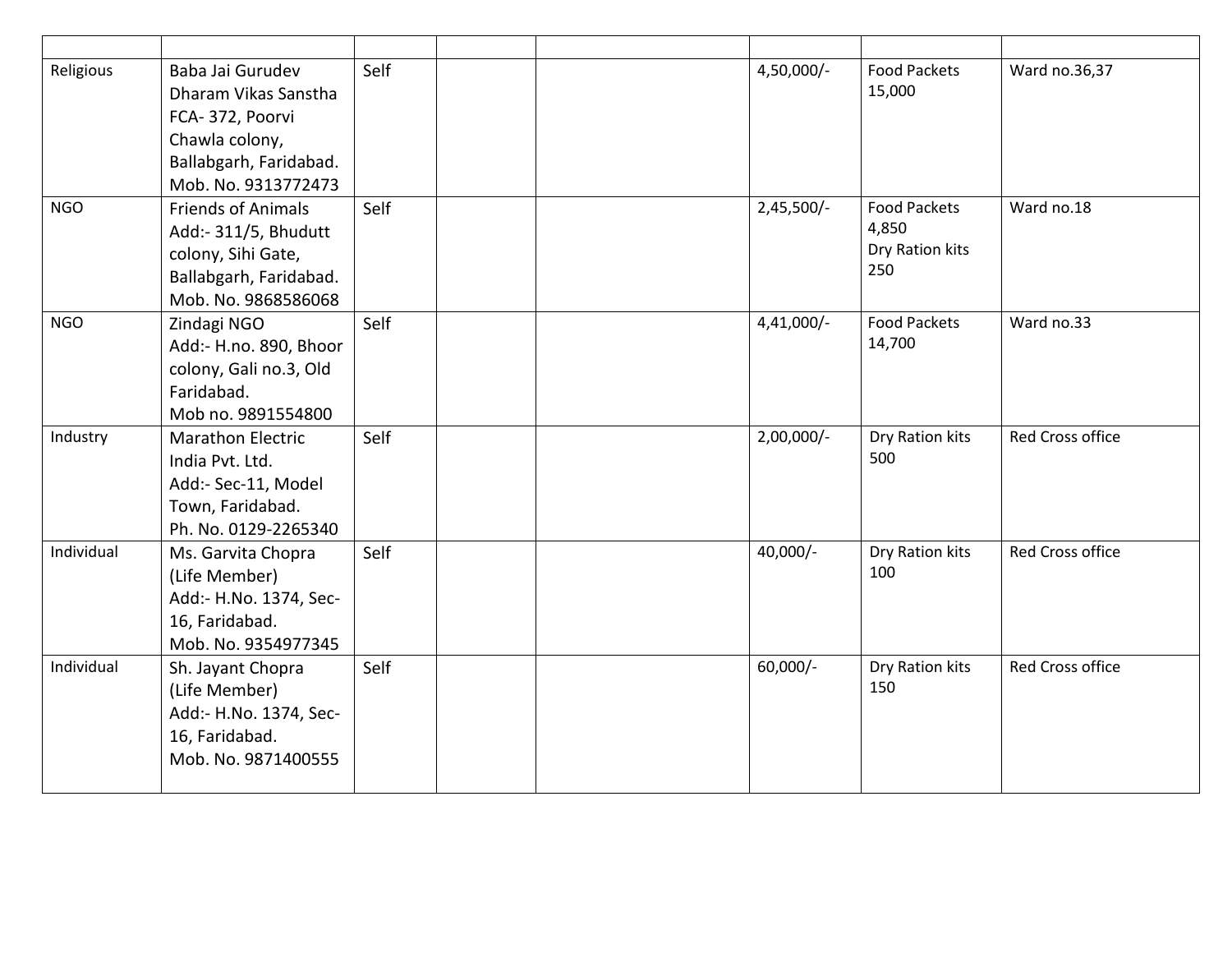| <b>NGO</b> | Sri Sidhdata Ashram<br>Add:- Sec-44,<br>Surajkund Road,<br>Farodabad.<br>Ph. No.0129-2419555                                                              | Self |  | 22,95,000/-  | <b>Food Packets</b><br>76,500                                                                                | Sector-44, Surajkund<br>Road, Faridabad |
|------------|-----------------------------------------------------------------------------------------------------------------------------------------------------------|------|--|--------------|--------------------------------------------------------------------------------------------------------------|-----------------------------------------|
| <b>NGO</b> | Sh. Darshitam Goyal,<br>Divine Charitable<br>Blood Bank,<br>Add:- 1 <sup>st</sup> Floor, 13B.P;<br>Neelam-Bata Road,<br>Faridabad.<br>Mob. No. 9310632140 | Self |  | $40,000/-$   | Dry Ration kits<br>100                                                                                       | <b>Red Cross Office</b>                 |
| Individual | Sh. Narender Aggarwal<br>Add:- A-59, Opp.<br>Karamvir Garden, Sec-<br>11, Faridabad.<br>Mob. No. 9811016005                                               | Self |  | 23,37,500/-  | <b>Vitamin-C Tablets</b><br>50,000<br>Paracetamol Tab.<br>15,00,000<br><b>Face Masks</b><br>1,12,500         | <b>Red Cross office</b>                 |
| <b>NGO</b> | Dr. Alok Deep<br>(Social Worker)<br>Add:- 2145, Sec-9,<br>Faridabad.<br>Mob. No. 9891426003                                                               | Self |  | $30,000/-$   | Rice-14 Bags<br>Chana Dal-1 Bag<br>Mustard oil-15<br>Ltr.                                                    | <b>Red Cross office</b>                 |
| Individual | Sh. Mukesh Aggarwal<br>Add:- Shivalik Prints<br>Limited, Faridabad.<br>Mob. No. 9811016004                                                                | Self |  | 17,70,000/-  | <b>Biscuit Packets</b><br>50,400<br>P.P.E. kits<br>1000<br>Atta Bags<br>500<br><b>Face Masks</b><br>1,00,000 | <b>Red Cross office</b>                 |
| Individual | Sh. Pramod Gupta<br>C/o Omaxe Ltd.<br>Add:- 625, Sec-21A,<br>Faridabad.<br>Mob.No. 8588839632                                                             | Self |  | $1,40,000/-$ | Atta Bags<br>(Wheat Flour)<br>1,000                                                                          | <b>Red Cross office</b>                 |